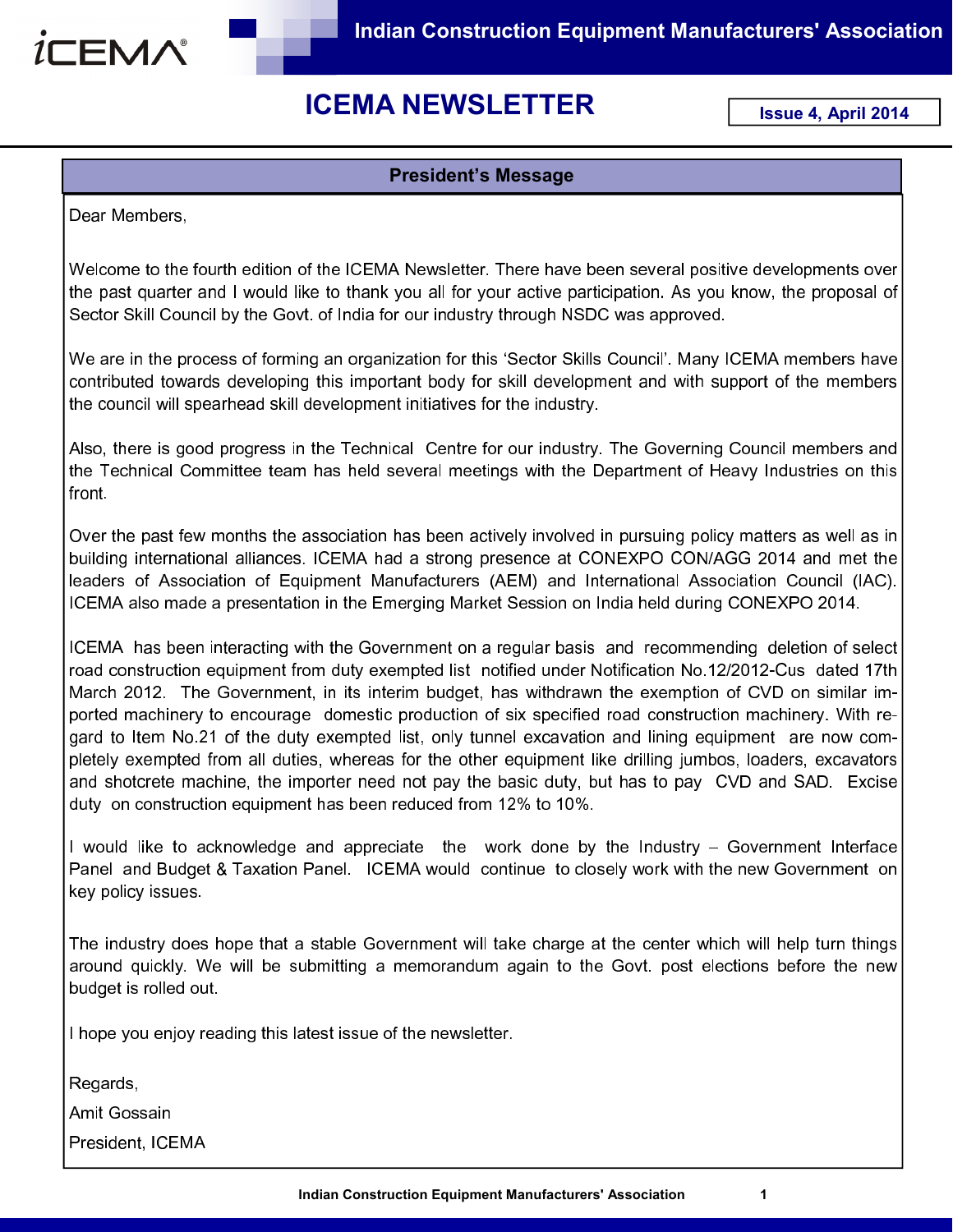

# ICEMA NEWSLETTER **ISSUE 4, April 2014-15**

# INDUSTRY NEWS

As you may have read in recent reports, the India annual infrastructure sector output growth slowed to 2.5 percent in March 2014 from 7 per cent in March 2013 due to various reasons like political uncertainty, land acquisition, environmental clearances etc however, many projects have fared considerably well even in such uncertain times. The Cabinet Committee on Investment (CCI) chaired by the Prime Minister has certainly speeded up implementation of few large infrastructure projects but we expect lot more momentum in the coming months once clarity emerges on the political front, which hopefully should not be too far away.

Few of the on-going and upcoming big ticket projects:

- National Highways Authority of India (NHAI) intends to award orders for 5,000 km of road through the engineering, procurement and construction (EPC) route
- The ambitious Delhi-Mumbai Industrial Corridor (DMIC) is one of key infrastructure projects in the country. The project will he venture provide more than three million jobs and triple industrial capacity in the area covered
- Industrial Corridors The comprehensive integrated master plan for development of the Chennai—Bangalore Industrial Corridor will be ready by March 2015. The other two — Bangalore-Mumbai, Amritsar-Kolkata are under various stages of implementation.
- The Airports Authority of India's on-going airport modernisation programme for Kolkata and Chennai airports, at Rs 2,325 crore and Rs 2,015 crore, respectively, will be re-started only after a new government takes office
- Dedicated Freight Corridor projects 1,100 km, worth over Rs 7,000 crore, are expected to be awarded in 2014.

## NSDC approves creation of Sector Skill Council for Construction Equipment Industry

Keeping in view the dearth of skilled manpower to operate and maintain construction equipment, ICEMA had submitted a proposal to the National Skill Development Corporation for setting up a Sector Skill Council.

The proposal was approved in April 2014 and the council has been named Earthmoving & Infrastructure Building Equipment Sector Skill Council.

This newly formed body will be responsible for streamlining and standardizing training, assessment and certification of operators and mechanics of construction equipment.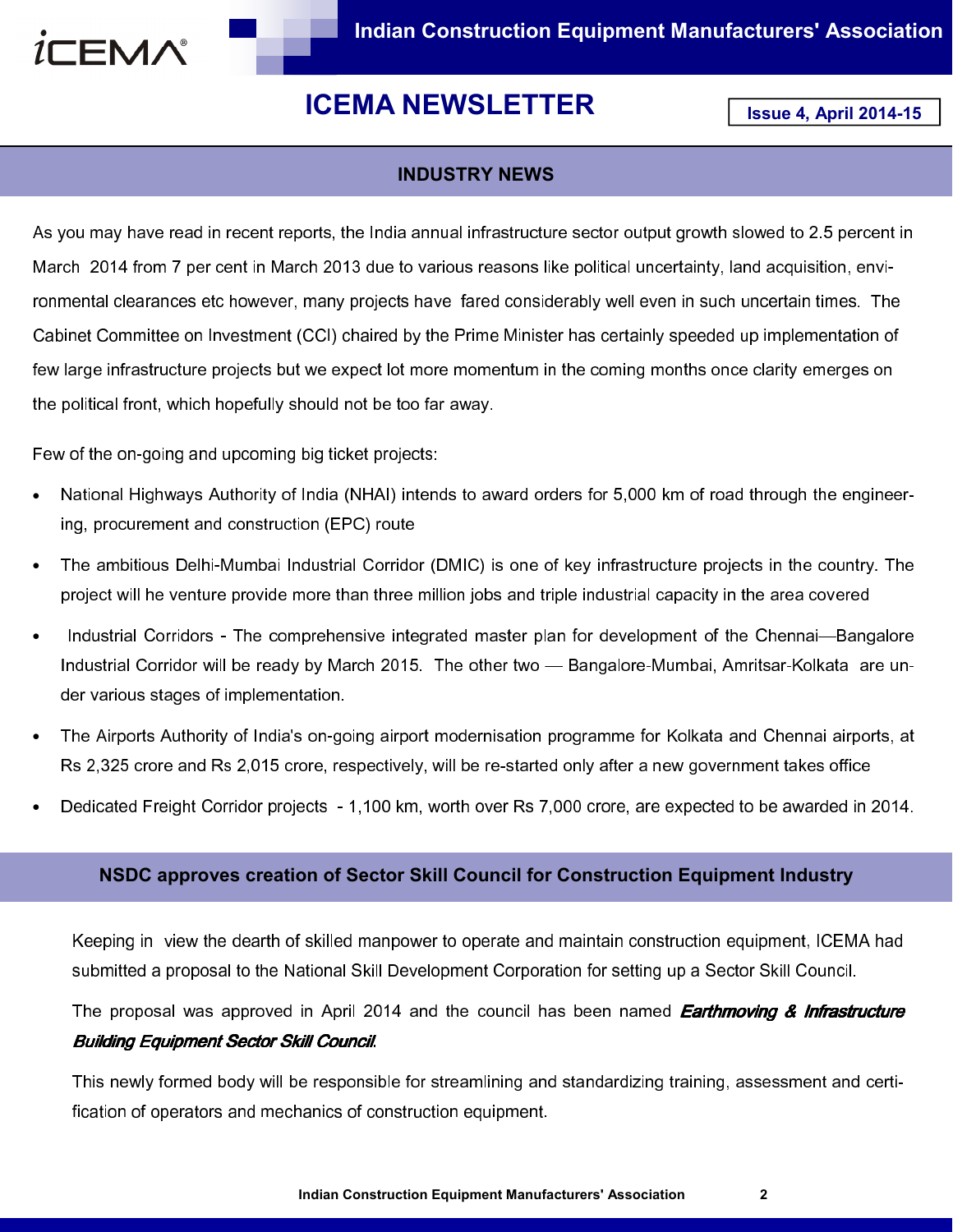

# CONEXPO 2014

CONEXPO CON/AGG, a leading international exhibition on construction equipment and technology, was organized from 4th -8th March, 2014 in Las Vegas, Nevada, USA. ICEMA invited a delegation of Indian construction equipment industry to CONEXPO 2014. The

delegation participated in various meetings and deliberations.

## Meeting with Association of Equipment Manufacturers (AEM)

During CONEXPO 2014, the Indian delegation met the President and other senior representatives of Association of Equipment Manufacturers' (AEM) to discuss the possible areas of collaboration.

## **Meeting Highlights:**

ICEMA and AEM to conduct a survey on Indian construction equipment industry, business trends and issues of concern

AEM would collaborate with ICEMA to look at key issues of Indian ECE industry and suggest an action plan

A senior representative of AEM would attend one of the ICEMA meetings and brief on their international collaboration and how best they would cooperate with ICEMA on specific area of interests



Indian Delegation met the representatives of Association of Equipment Manufacturers (AEM)

(L-R)

Ms. Shivali Beakta, ICEMA Secretariat; Mr. Amit Gossain, President, ICEMA; Mr. S.G. Roy, ICEMA Secretariat; Mr. Arnold Huerta, Director-Global Business Development, AEM; Mr. Glenville da Silva, Past President, ICEMA; Mr. Anand Sundaresan, Vice President, ICEMA and Mr. V.G. Sakthikumar, COO , Schwing Stetter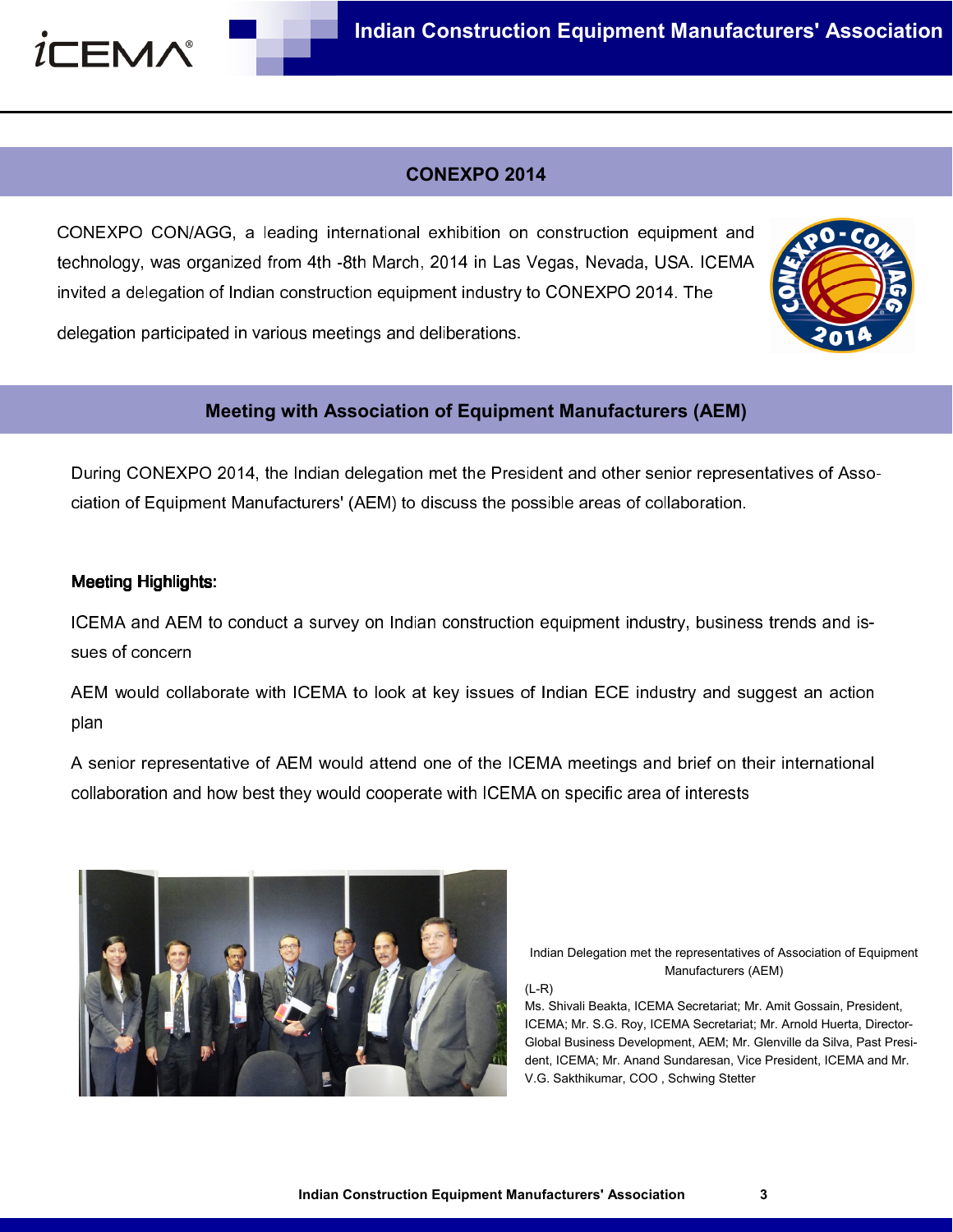

#### Emerging Market Session on India at CONEXPO 2014

Mr. Amit Gossain, President, ICEMA made a presentation in the Emerging Market Session on India, which was organized concurrently with CONEXPO CON/AGG 2014. In his presentation, Mr. Gossain talked about the enormous growth potential of the Indian economy, highlighted the issues and challenges faced by the infrastructure and construction equipment sector as well as ways of mitigating those challenges.

#### Key points from the presentation:

- India's road network spanning across 4.69 million kms, is the third largest road network in the world. Rural roads share around 95% of the total roads in India
- India is mineral rich country. The rank of major mineral in India : Coal & Lignite 3rd, Iron ore & bauxite 4th , Manganese ore 5th and Bauxite 7th
- Delhi Mumbai Industrial Corridor is one of major projects in India which would include development of 11 region and a large number of Industrial area
- India is the second largest railway network in the world with total route network of 64,000 km



Mr. Amit Gossain, President, ICEMA, presenting at the Emerging Market Session on India at CONEXPO CON/AGG 2014

# International Association's Council (IAC) meeting

ICEMA office bearers also attended the International Association Council (IAC) meeting which was organized on the sidelines of CONEXPO 2014. The IAC meeting was also attended by representatives from construction equipment associations of Japan, China, Korea and USA.

Key Points: Discussion on demand forecast survey of construction equipment conducted by the member associations including ICEMA

Members reviewed the survey report and discussed the next steps